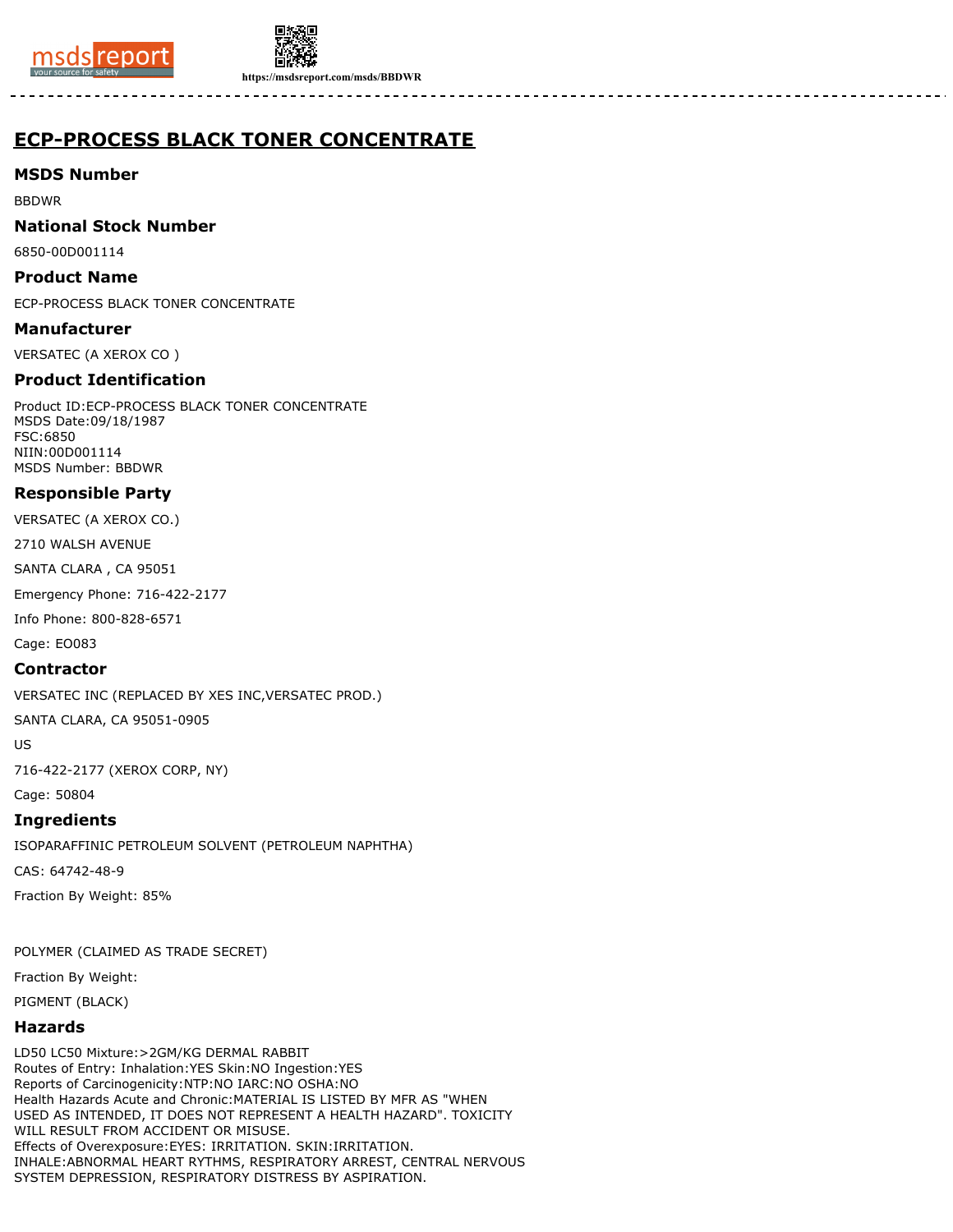



**https://msdsreport.com/msds/BBDWR**

Medical Cond Aggravated by Exposure:NONE

#### **First Aid**

First Aid:EYES:FLUSH WITH WATER. SKIN:REMOVE CONTAMINATED CLOTHING, WASH WITH SOAP AND WATER. INHALE:REMOVE TO FRESH AIR, GIVE OXYGEN OR CPR AS NEEDED. INGEST:DILUTE STOMACH CONTENTS BY DRINKING WATER. DO NOT I NDUCE VOMITING. CONTACT A PHYSICIAN.

### **Fire Fighting**

Flash Point:102F/39C TCC Lower Limits:0.8 Upper Limits:7.0 Extinguishing Media:CO\*2, FOAM, DRY CHEM & H\*2O FOG. Fire Fighting Procedures:WEAR SELF-CNTD BRTHG,APP H\*20 SPRAY TO COOL CONTR. Unusual Fire/Explosion Hazard:DO NOT STORE WITH STRONG OXIDANTS

#### **Accidental Release**

Spill Release Procedures:REMOVE IGNITION SOURCES, RECOVER FREE LIQUID WITH VERMICULITE, SAWDUST, ETC.

#### **Handling**

Handling and Storage Precautions:KEEP CONTAINER CLOSED. AVOID STORING/HANDLING NEAR HEAT, STRONG LIGHT, SPARKS, OPEN FLAMES, STRONG OXIDANTS. Other Precautions:AVOID BREATHING VAPORS AND PROLONGED OR REPEATED SKIN CONTACT.

#### **Exposure Controls**

Respiratory Protection:MFR STATED "NONE WHEN USED AS INTENDED" HMIS SUGGETS NIOSH APPROVED RESPIRATOR WITH ORGANIC VAPOR CARTRIDGE WHEN TLV IS EXCEEDED. (SPILLS,ETC). Ventilation:PROVIDE MECHAN(GEN/LOCAL EXHAUST)VENT TO MAINTN Protective Gloves:NEOPRENE OR NITRILE. Eye Protection:SAFETY GLASSES Other Protective Equipment:NONE Work Hygienic Practices:NORMAL PERSONAL HYGIENE PRACTICES ARE SATISFACTORY. Supplemental Safety and Health MSDS NO 2001 MFR SELLS THIS PRODUCT UNDER NUMBERS 4811-16,AND 4811-16-6

# **Chemical Properties**

HCC:F4 Boiling Pt:B.P. Text:160-180C Vapor Pres:IMM Vapor Density:5.0 Spec Gravity:0.75-0.82 Evaporation Rate & Reference:25-.45 BUAC Solubility in Water:IMMISCIBLE Appearance and Odor:BLACK LIQUID, SLIGHT ODOR Percent Volatiles by Volume:NR1100

#### **Stability**

Stability Indicator/Materials to Avoid:YES STRONG OXIDANTS Stability Condition to Avoid:IGNITION SOURCES,HIGH TEMPERATURES Hazardous Decomposition Products:CO,CO\*2

# **Disposal**

Waste Disposal Methods:APPROVED DISPOSAL SITE I/A/W FEDERAL,STATE,LOCAL REGULATIONS.

Disclaimer (provided with this information by the compiling agencies): This information is formulated for use by elements of the Department of Defense. The United States of America in no manner whatsoever, expressly or implied, warrants this information to be accurate and disclaims all liability for its use. Any person utilizing this document should seek competent professional advice to verify and